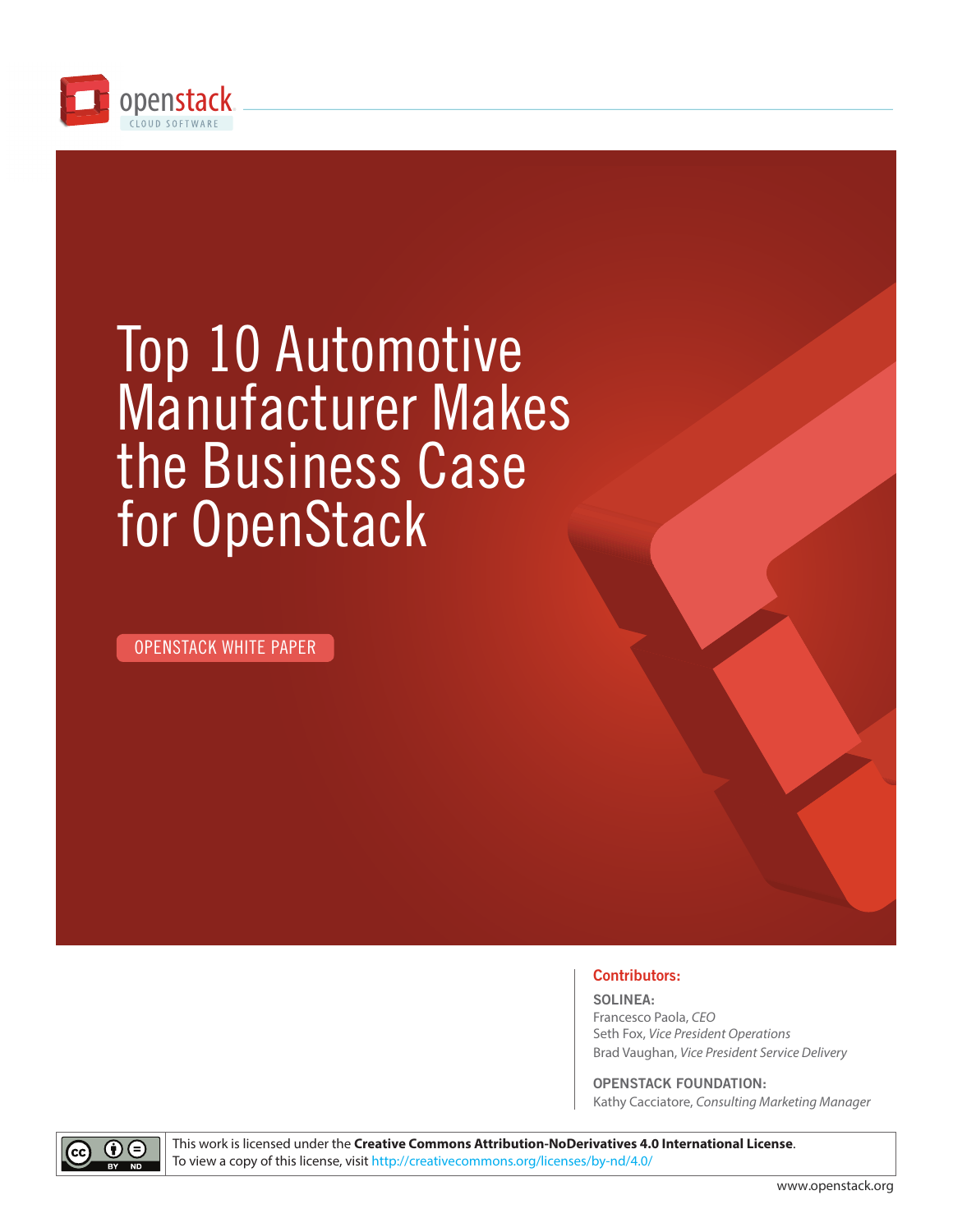

# Executive Summary

The open source cloud operating system that has gained an enormous following by web-based organizations such as eBay, PayPal and Cisco WebEx , and tech businesses such as Intel, AT&T and Comcast, is quickly making itself at home in traditional industry vertical enterprises.

Large enterprise companies such as Disney, Bloomberg and Wells Fargo are adopting OpenStack to enable the agility needed to achieve competitive advantage, at a fraction of the cost of proprietary solutions. Every day OpenStack makes its way further into the enterprise because of its openness and flexibility to give companies the freedom to achieve goals on their terms.

OpenStack is the only solution that supports mixed hypervisor and bare metal server environments and allows users to choose from a number of competing solutions with the same underlying infrastructure. This competitive market helps customers lower costs, increase operational efficiency, and achieve true vendor independence on a stable platform supported by hundreds of IT vendors around the world.

This white paper describes how a top 10 car manufacturer used OpenStack to create an enterprise-wide private cloud to support a big data initiative. The adoption of OpenStack is serving as a catalyst to drive change across the technology organization, from chipping away at development silos to reducing dependence on closedsystem appliances.

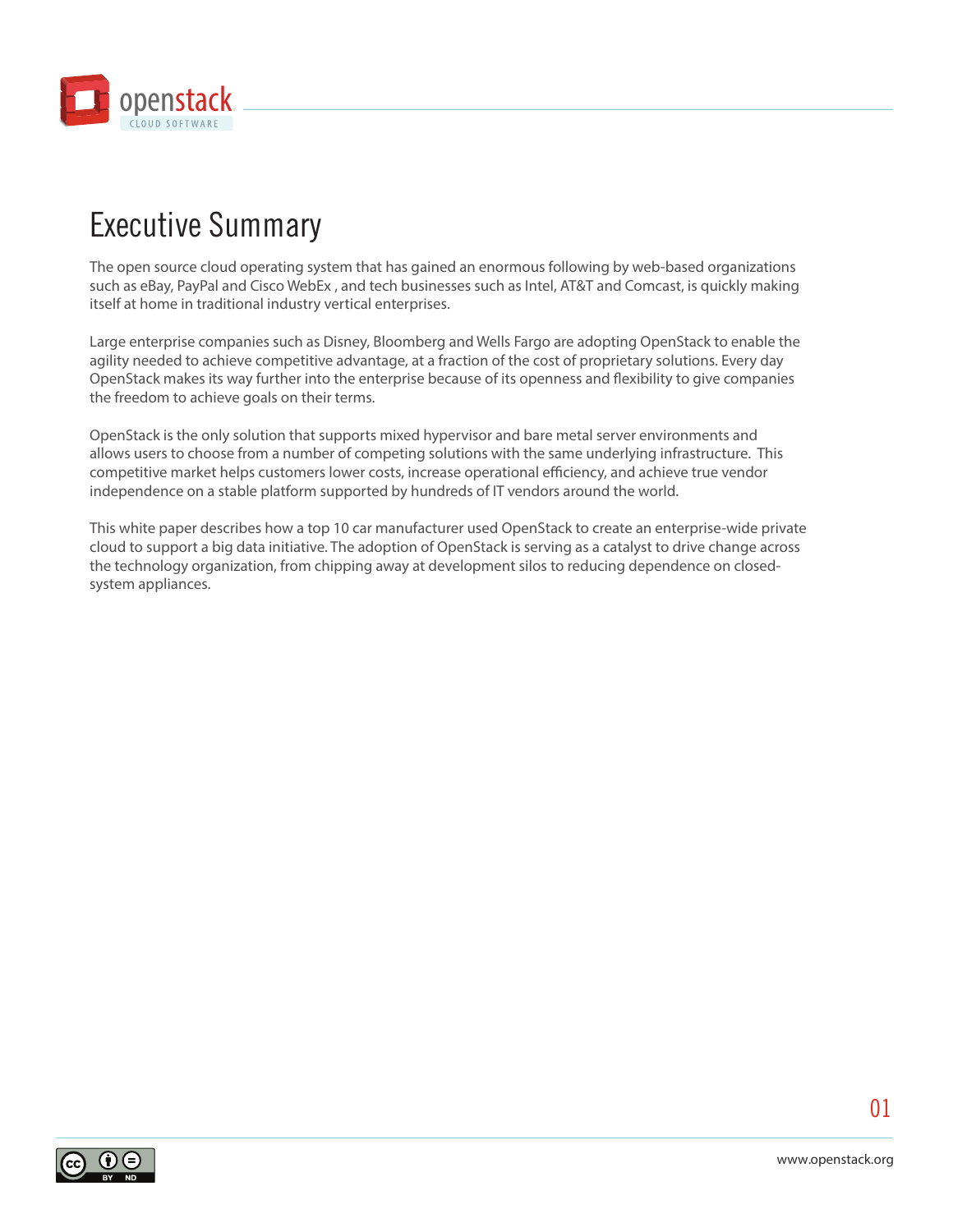





### A HUGE NEED

The company needed a solution to collect, store & analyze petabytes of data globally from millions of sensors embedded in vehicles.

### A FIRST ATTEMPT

 Commercial legacy appliance costing in excess of \$1.5 Million could not handle the maasive data processing workload.

THE RIGHT SOLUTION \$125K OpenStack setup scaled from POC to 10-rack system in 6 months, easily handling complex data analysis.

### Customer Need

### Opportunity to Embrace Agility

The automotive industry is quickly becoming a software-driven business as the number of onboard computers and sensors take the wheel of the total driving experience. The automotive industry is projected to be the second largest generator of data by 2015, greatly influencing the way cars are manufactured and driven.

Telematics data produced by cars and drivers provide manufacturers with new insights to the way their products perform and how they're used. This car manufacturer saw the opportunity to leverage massive amounts of data being generated to create new features based on real-time customer insights and gain competitive advantages in research and development, product development, and customer service.

To start the process of cloud adoption, the company first had to architect a solution that could scale with the compute, storage and analytics demands associated with big data.

The company's IT deployment process was based on a very traditional enterprise environment, as well as being in lock step with the traditional design, engineering and deployment of cars. This led to duplication of efforts, and silos being created with no sharing of data.

For example, the quality assurance group gathered data from test cars to replicate infield failures while research and development gathered similar data from alternate sources for new car features and designs. Both saved and evaluated data from their own specialized appliances and vendor solutions from multiple geographic locations across the world.

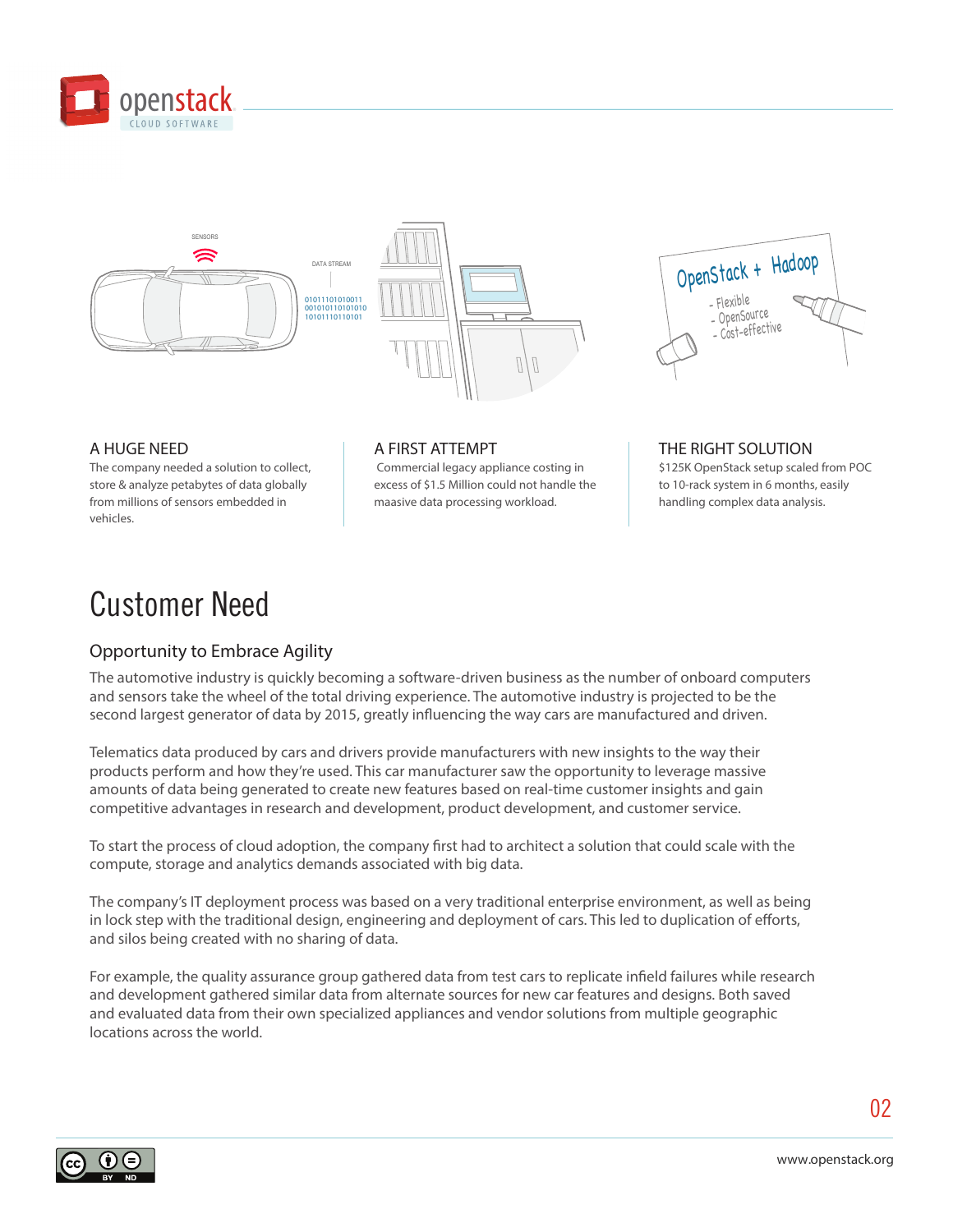

### Solution Requirements

### Data as a Service Around the World

The company needed a cloud platform that enabled teams across the company and divisional lines to share data. They needed to provide data as a service across the organization and prepare its infrastructure for the petabytes of data they would eventually collect and analyze from multiple sources. The company had to be ready to analyze data from its product, as well as non-product sources, such as the servicing departments to drive quality. Data was also included from customer online forums and social media like Twitter and Facebook, which would yield insights to customer sentiments to feed into product prioritization as well as brand marketing.

The company had to store and analyze structured and unstructured data across multiple dimensions to gain a competitive advantage and develop product and customer insights.

They looked at OpenStack as a catalyst for sharing data and embracing open standards during the development lifecycle. In addition they were able to reduce costs and enable efficiency to cope with the explosion of data and compute resources on a global scale. To be successful, the OpenStack-based cloud had to excel in six categories.

### **Open Innovation**

To provide a wide range of applications from diverse business units that could be managed centrally to reduce costs.

### **Data Analysis**

For data scientists across business units to gain insights and competitive advantages in areas such as quality assurance and research and development.

### **Shared Data**

To enable data as a service to be accessed globally by different divisions and subsidiaries across the organization.

### **Agility**

To deploy new services quickly and respond to market demands.

### **Real-time**

To quickly respond to vehicle quality issues and customers. This included the ability to respond to real-time data to make accurate decisions for consumers and vehicles.

### **Costs**

To create a cost-effective infrastructure and software solutions that could also reduce the expense associated with managing enormous amounts of data.

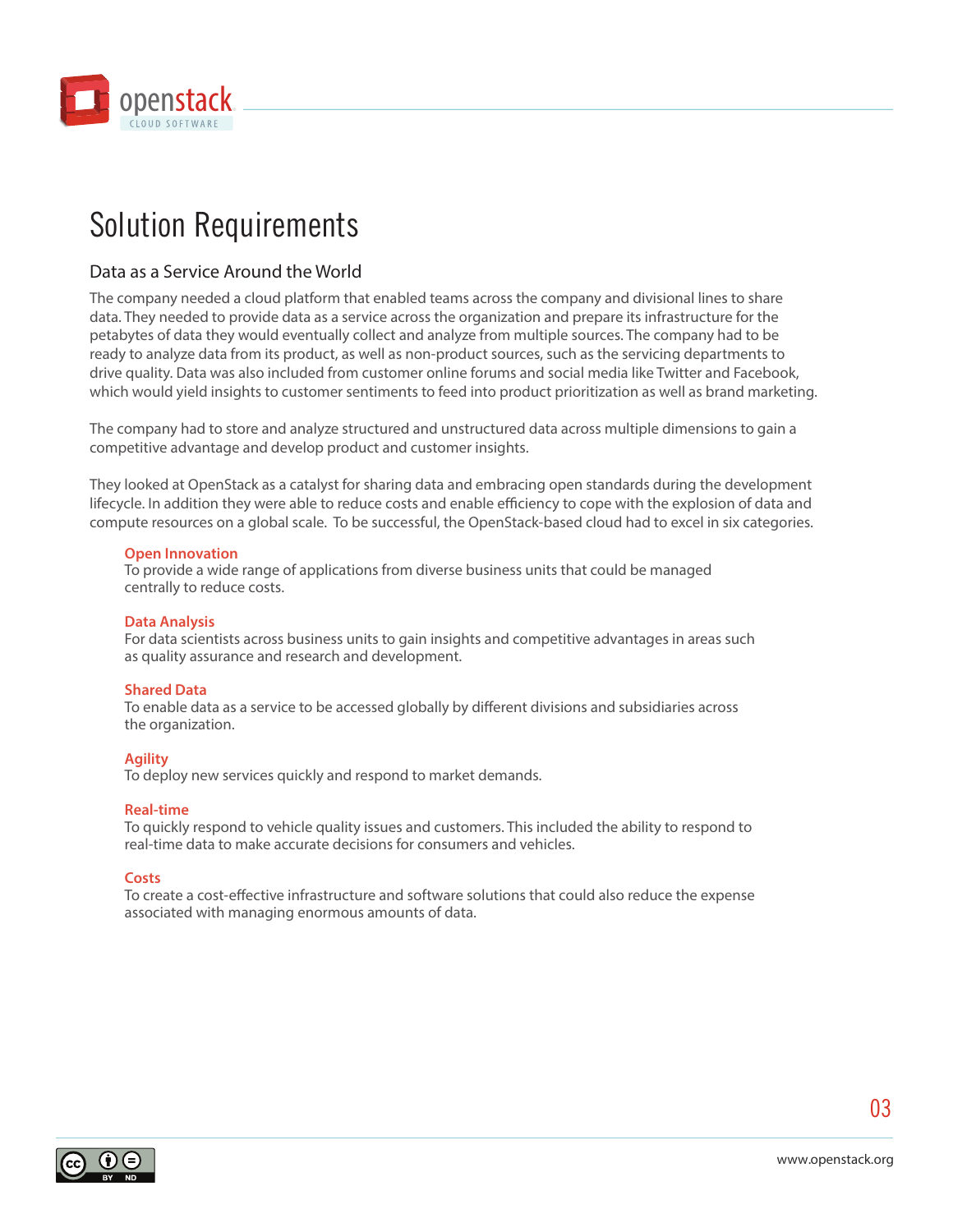

# Proof of Concept

### Phased Rollout, Quantifiable Results

Based on these criteria, the company teamed with Solinea, a leading OpenStack software and services company, to architect a car cloud for internal lines of businesses to share information with each other as well as with consumers and third-party partners. This cloud would also connect with multiple groups to leverage data from legacy data warehouse applications.



They began with a small proof of concept (POC) that would validate the car cloud on OpenStack comparing use cases against the company's legacy appliance. The POC started by defining metrics and KPIs to set quantifiable objectives that would help make the case to senior executives.

In three short weeks the team built the cloud and tested it with several practical use cases, including in-car mapping applications and back-end big data analytics with telematics data loaded into Hadoop.

OpenStack was deployed on a half-rack of commodity equipment, leveraging the following software components:



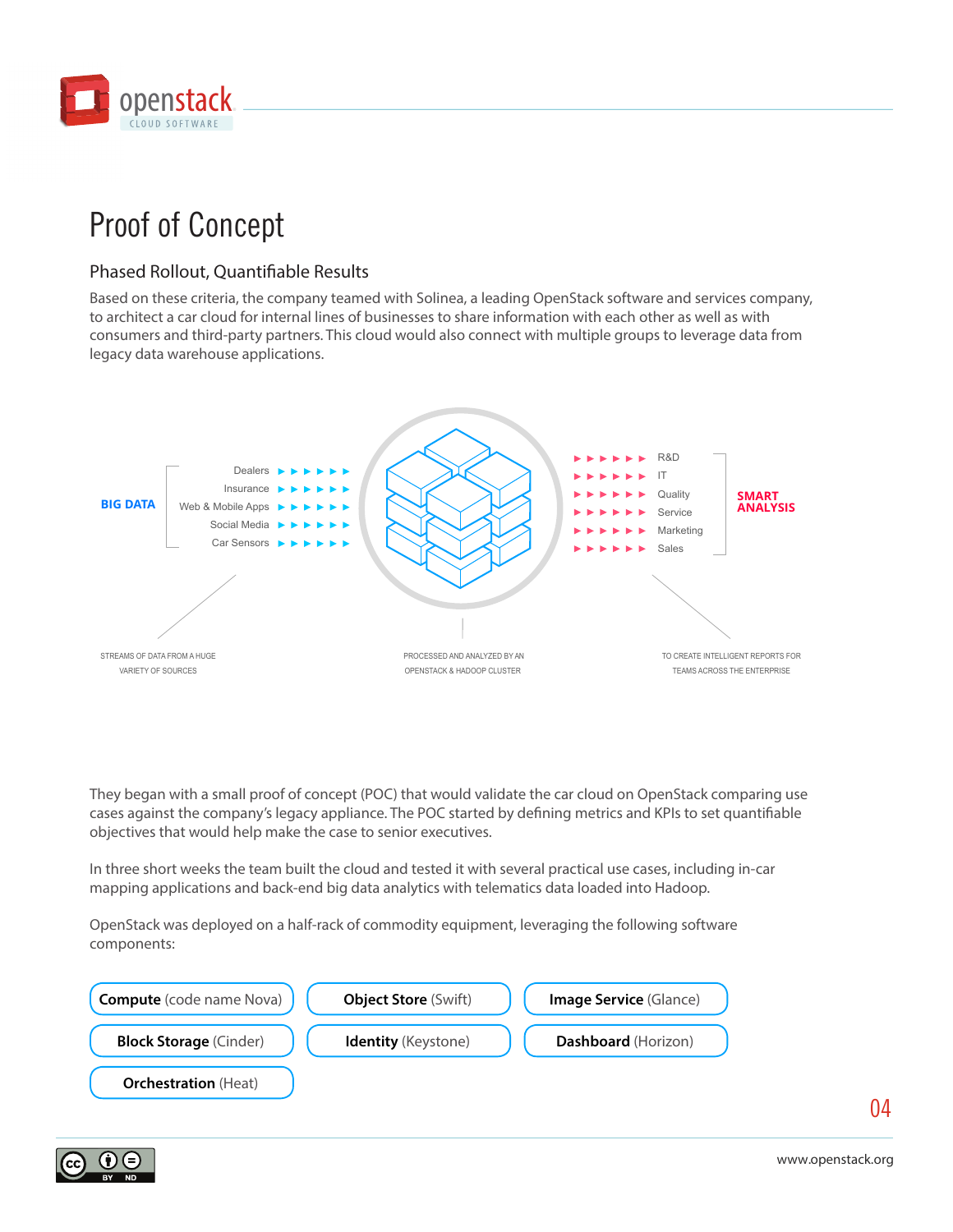

# The half-rack POC was completed at a cost of \$125,000, compared to the \$1.5 million legacy appliance.

During the test, the team loaded and updated mapping information in real time from vehicles to the cloud infrastructure. They also completed comparison tests to demonstrate the ability to scale and meet fluctuating workloads in a distributed environment. The automotive company preloaded vehicle telematics data into Hadoop, then transformed the data via map reduce jobs, and ran several analytics use cases to validate the accuracy and performance.

The comparison between the OpenStack car cloud and the company's legacy appliance was dramatic. In the use case with telematics data and Hadoop, the performance on the OpenStack car cloud clocked in at 40 minutes (before optimization), while the same job on the legacy appliance was unable to compute the function.

Beyond the performance gains, the test team was able to fine-tune the OpenStack architecture on specific workloads, which wasn't possible on the legacy solution. For example, they could reconfigure the cloud with more nodes in the Hadoop cluster to match the workload demands. Or they could run larger nodes to gauge performance gains.

With such stark quantifiable results, specific metrics and flexibility, they were able to justify investments quickly to gain funding for the OpenStack Hadoop car cloud, scaling from a half-rack POC to a 10-rack deployment in six months.

### **The final deployment was planned out over three phases:**

**Phase 1:** Building out a production infrastructure with big data analytics for existing applications on a single rack consisting of 10 compute nodes, 48 TBs of block storage and 72 TBs of object storage.

**Phase 2:** Expand solution to focus on big data analytics for production vehicle telematics and in-car services in limited regions, upgrading the architecture and expanding the car cloud with seven racks consisting of 64 compute nodes, 181 TBs of block storage and 859 TBs of object storage.

**Phase 3:** Expanding the car cloud globally with a focus on in-car services with 26 racks consisting of 192 compute nodes, 1 PB of block storage and 5 PBs of object storage.



### **PoC: Half-rack with OpenStack**

Cost: \$125K + Services Timeframe: 3 weeks Performance: 40 minutes

### **Legacy Appliance**

Cost: \$1.5mm Timeframe: 2 weeks Performance: Did not compute

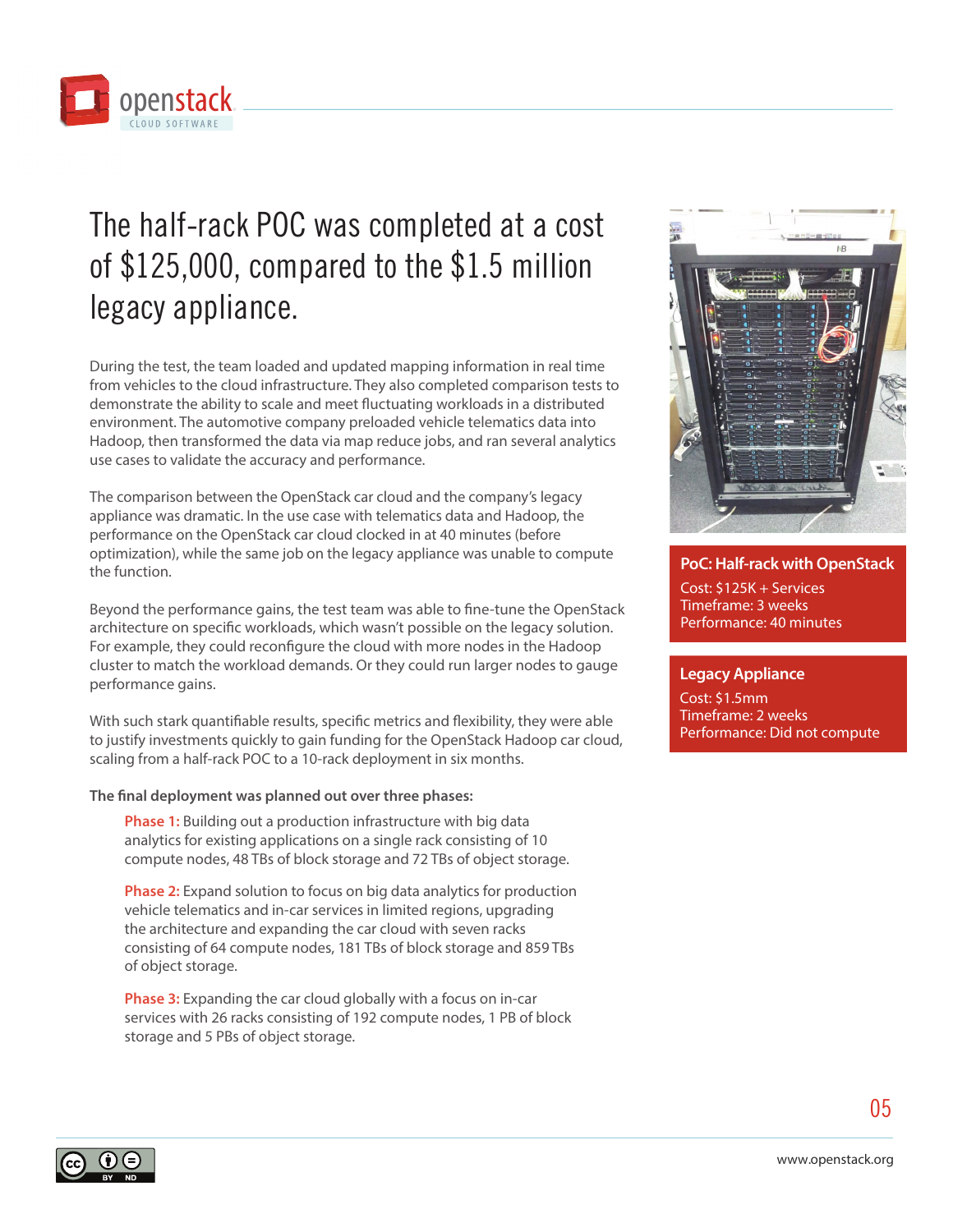

# Insights to Achieving Adoption

### Organizational Change

A key component to the car company's adoption of OpenStack was the creation of an incubated Cloud Competency Group outside of IT. This group drove adoption as well as governance of the car cloud deployment across the entire company.

The Cloud Competency Group included a cloud steering committee that consisted of IT executives, business unit executives and specific engineers within the organization to drive the strategy and flow of the applications deployed on the cloud.

It included an Application Architecture and Onboarding team that set standards for architecting solutions to be optimally deployed within the OpenStack environment. Whether it was big data or mobile applications, having the centralized group to help guide development teams across the organization was critical to ensuring applications ran effectively. For this deployment, big data analytics required the team to build a pool of cross-LOB data scientists that could guide the application performance and query requirements.

The core of the Cloud Competency Group was comprised of cloud infrastructure engineering, DevOps and operations resources, critical to the successful management, monitoring and operations of the car cloud.



Information Exchange among the Cloud Competency Group



06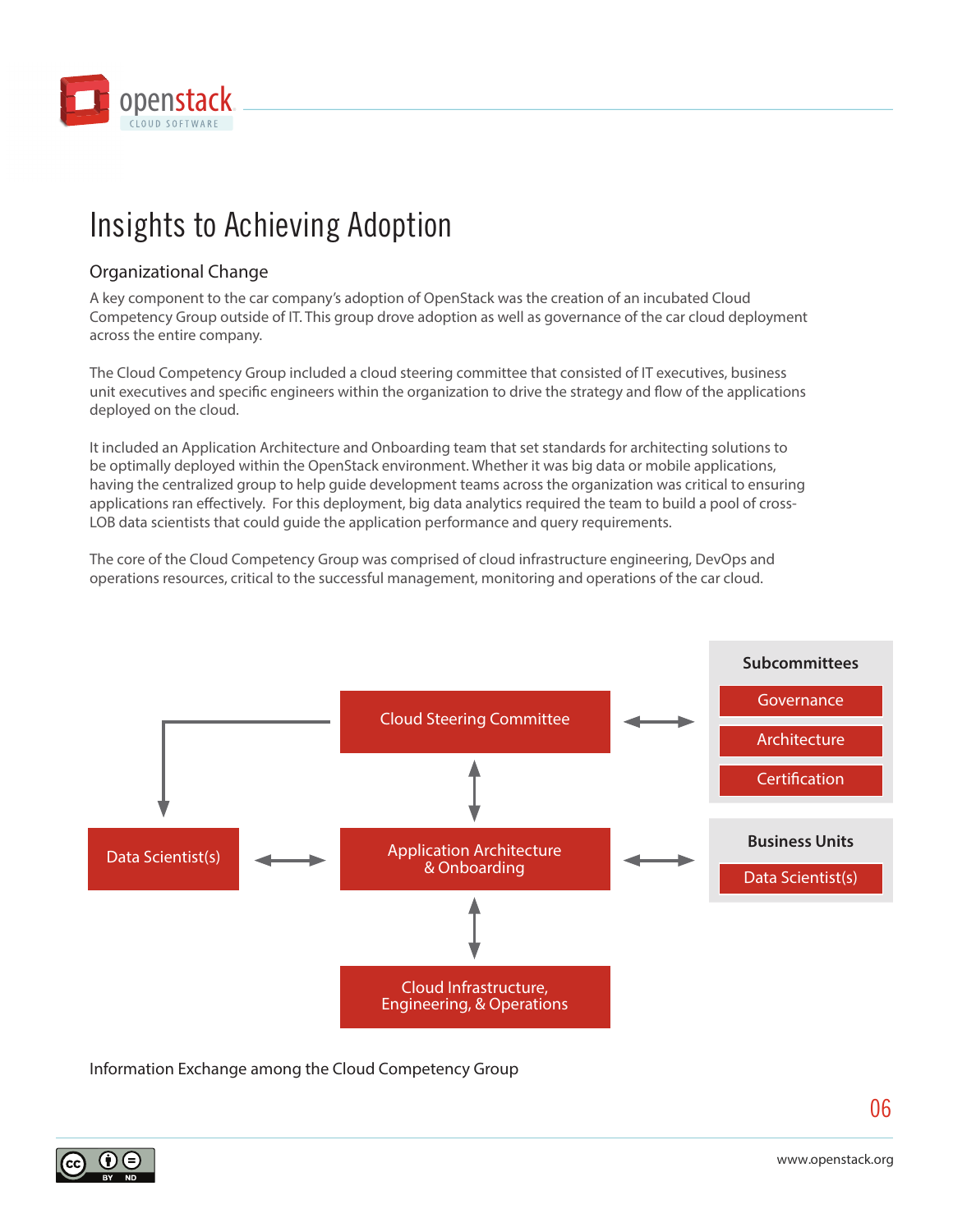

### Cultural Change

The adoption of an open source based cloud solution to support a new data driven business model across the organization required a change from a traditional waterfall solution design to a more agile approach. Rapidly progressing from user stories to implemented solutions and gradually building more features and capabilities into the solution became a critical success factor.

This change impacted the:

### **People**

New skills in engineering and design transitioning from vendor products to open source solutions

### **Process**

Focus on data collection, metrics, engineering and self-support

### **Technology**

Best of breed toolsets instead of large single vendor frameworks.

In addition to forming a Cloud Competency Group and facilitating cultural change, Solinea recommended these steps to ensure the success of an OpenStack cloud implementation:

- **•** Maintain executive sponsorship during the entire deployment by staging the rollout in small phases and demonstrating quantifiable results along the way.
- **•** Choose carefully how to position and communicate your rollout in the organization. Rather than positioning it as a product/project rollout, promote it as a long-term deployment of shared services across the entire organization.
- **•** Make sure business units, including IT and operations are aligned on the cloud objectives.
- **•** Standardize processes and offerings to minimize duplication and overlap.
- **•** Review internal policies and procedures to prepare for a hybrid public cloud.